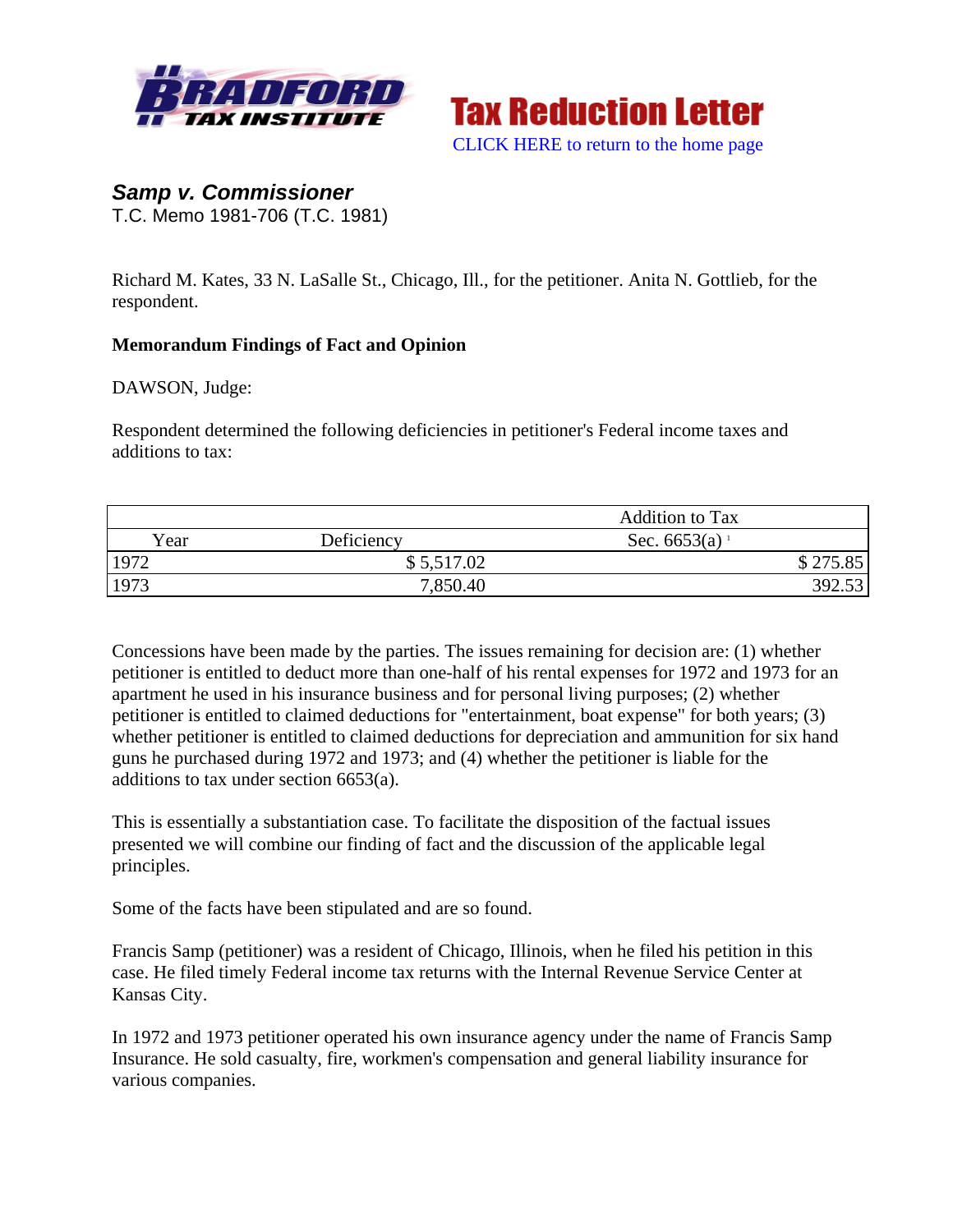## **1. Apartment Rental Expense**

Petitioner rented an office and an apartment in Marina City, an office and housing complex located in Chicago. During 1972 he paid rent of \$4,906 for the office and \$2,880 for the apartment. He deducted both amounts as a business expense on his Federal income tax return for that year. During 1973 he paid rent of \$4,800 for the office and \$3,030 for the apartment. The total amounts for the office and apartment were deducted as a business expense on the 1973 return.

The lease for the apartment provided that the premises were to be used as a "private residence or dwelling only."

The apartment had a living room, a bedroom, a bathroom, a kitchen, a hallway and one and a half balconies. The living room was furnished with a desk, a couch and a chair. The desk was in a corner. It had four telephones on it which rang in petitioner's office as well as in the apartment. There was an intercom between the office and the apartment. The living room decorations included a gun display and a painting. The bedroom was furnished with a desk and a combination couch and day bed.

Petitioner used the apartment for business and as a residence in 1972 and 1973. He used it for talking with his insurance customers and for conferences. The petitioner slept in the apartment at least 125 nights during each of the years in issue. The remainder of the time he was either out of town or he slept at the home of his father or his girlfriend.

Petitioner received his personal mail at the apartment address, and he was registered at that address for voting purposes.

In his notice of deficiency respondent allowed deductions for the entire amounts of the office rent and 50 percent of the apartment rent was allowed as a business expense. The remainder of the apartment rent was disallowed as a nondeductible personal living expense.

Petitioner contends that he should be allowed a business expense deduction equal to 8/9ths of the apartment rent for each year. We disagree. On this record we are satisfied that respondent correctly allowed 50 percent of the apartment rent as a deduction.[2] Petitioner bears the burden of proof on this issue, and we think he has failed to establish that he is entitled to deduct amounts greater than those allowed by the respondent. He made substantial use of the apartment for personal living.

#### **2. Entertainment — Boat Expenses**

In April 1966, the petitioner purchased a 23-foot power boat (Formula 233) from Par Marine Corporation for \$9,865.25 and extra equipment totaling \$421.50. In July 1966, he also purchased a trailer for the boat from Thede Boats and Motors for \$865.

During 1972 and 1973 the petitioner used the boat for both personal and business purposes.

On his Federal income tax return for 1972 he claimed a deduction of \$3,311 for the business use of the boat. On his 1973 return he claimed \$3,560. These amounts included claimed depreciation on the boat of \$1,457.38 for each year, based on a useful life of 8 years. The amounts were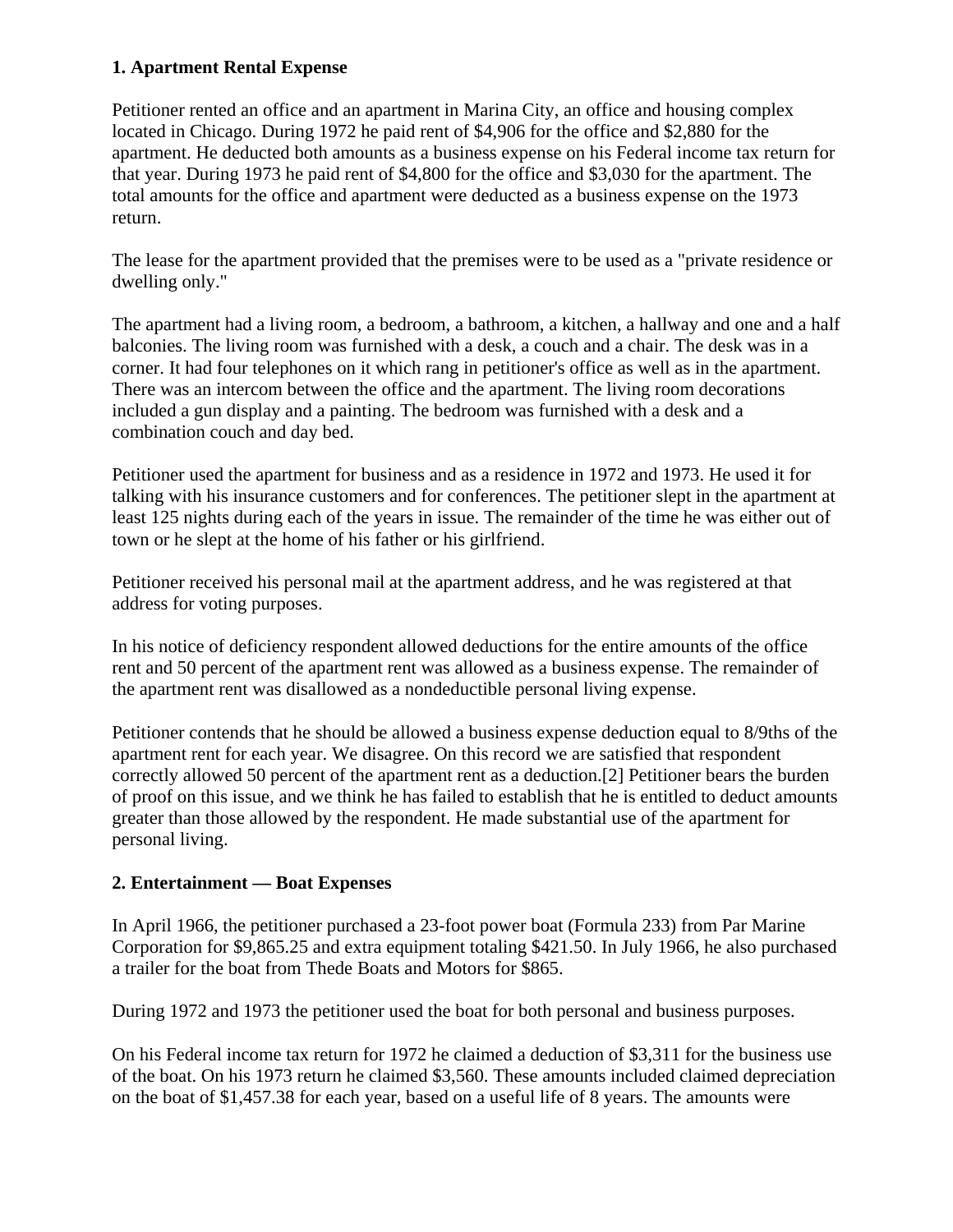calculated on 75 percent business use of the boat. Respondent disallowed all of the claimed deductions.

Petitioner did not maintain a separate log or diary recording the uses of the boat, but he did keep a partial record of its business uses by making entries on his business appointment calendar. Most of the entries there showed a name, a time of the day and the notation "boat." The entries did not show the amount of expense attributable to each use of the boat, the length of the trip, the destination, the business purpose, or the business relationship of petitioner's guests to him.

Some of petitioner's boat guests were insurance customers as well as his friends. Some of the people shown as guests on his appointment calendar were not listed in his business records as customers.

Petitioner offered the testimony of five persons who were entertained on the boat, who were past or present customers and who testified generally with respect to discussions relating to the insurance business.

Petitioner introduced receipts for his boat-related expenses which in summary (except for depreciation) reflect the following:

1972

| Storage          | \$391.00   |
|------------------|------------|
| Repairs, Parts & | 619.74     |
| Service          |            |
| Total            | \$1,010.74 |

1973

| Storage                  | \$391.00 |
|--------------------------|----------|
| Repairs, Parts & Service | 284.75   |
| Insurance                | 125.40   |
| Total                    | \$801    |

Petitioner estimated his gasoline and oil expenses (approximately \$900 per year) for the boat, and he concedes on brief that the claimed amounts have not been substantiated.

Certain business expenses must meet two standards to be deductible. For expenses connected with an "entertainment facility" (here the power boat) to be deductible the petitioner must first establish that the expenses meet the requirements of section 162 that they were ordinary and necessary expenses paid or incurred in connection with his trade or business and, second, of section 274 that "the facility was used primarily for the furtherance of the taxpayer's trade or business and that the item was directly related to the active conduct of such trade or business." In addition, section 274(d) imposes strict substantiation requirements.

Whether an expense is ordinary and necessary is a question of fact. Petitioner must show a proximate relationship between the expenditure and his trade or business. According to his testimony, some of the guests on his boat were customers or business associates. Some were also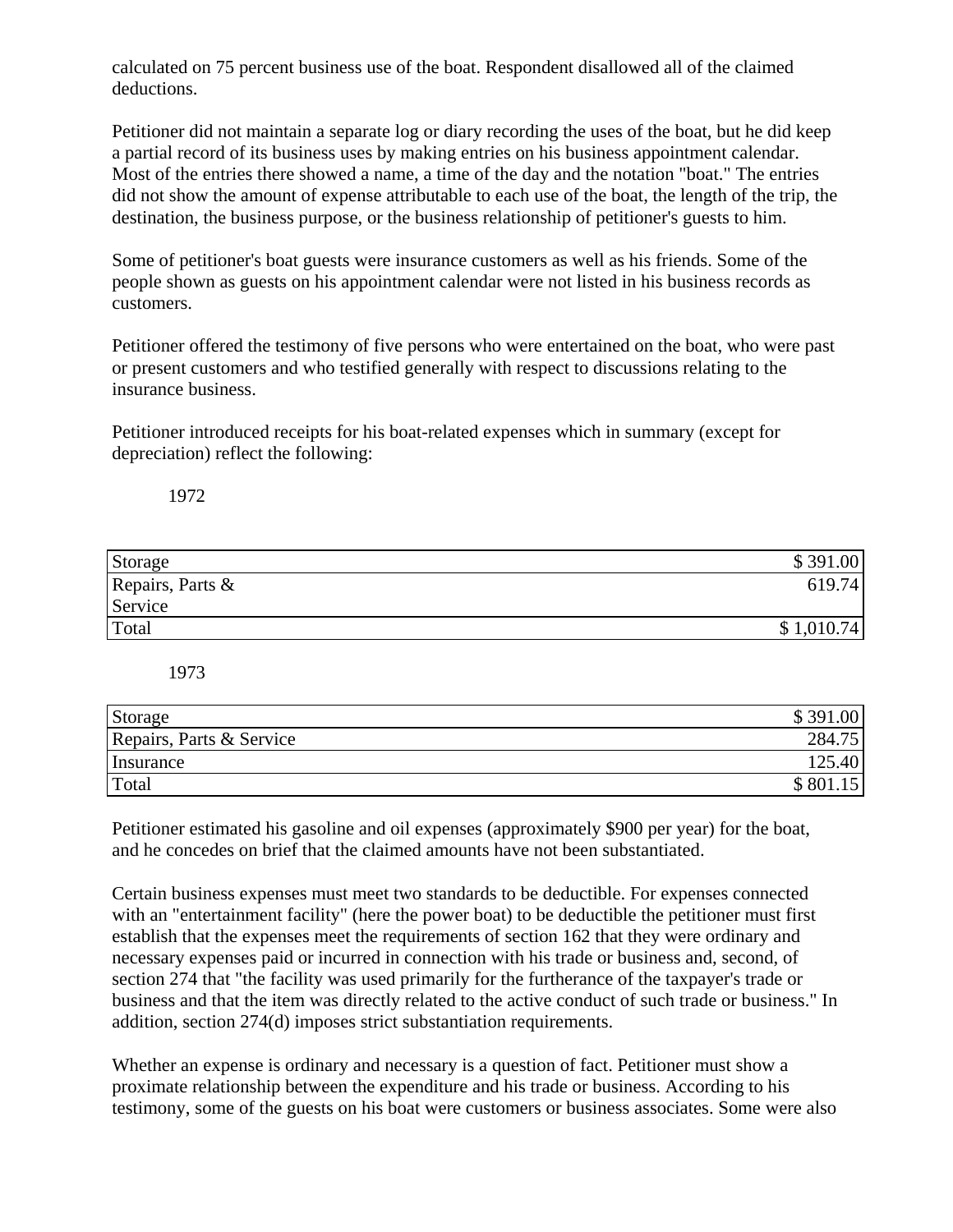his friends. Petitioner's testimony, and that of his witnesses, indicates some connections between his business and the use of his boat.

Section 274 disallows any deduction with respect to an entertainment facility unless the taxpayer establishes that it was used primarily for the furtherance of his trade or business and that the expense was directly related to the active conduct of such trade or business. Section  $274(a)(1)(B)$ . A taxpayer is deemed to have established that an entertainment facility, such as a boat, was used primarily for the furtherance of his trade or business if he establishes that more than 50 percent of the total calendar days of use of the facility were days of business use. Section 1.274-2(e)(4)(iii), Income Tax Regs. Periods of nonuse, such as days of repair or storage, are not considered in determining the percentage of business and nonbusiness use. Section 1.274-  $2(e)(4)(i)$ , Income Tax Regs. In order to establish that an entertainment facility was used primarily for business, the taxpayer must introduce evidence of total use and personal use as well as of business use. A precise accounting of the day and purpose of each use is required. Handelman v. Commissioner [75-1 USTC ¶ 9208], 509 F. 2d 1067, 1073 (2d Cir. 1975), reversing a Memorandum Opinion of this Court; Nicholls, North, Buse Co.v. Commissioner [Dec. 30,961], 56 T.C. 1225 (1971).

Section 274 and the regulations make it clear that no deductions are allowed with respect to an entertainment facility unless it is used primarily for business. The allowable deduction, however, is further restricted to expenses "directly related to the active conduct of such trade or business." Section 1.274-2(a)(2), Income Tax Regs. Directly related entertainment, as defined in section 1.274-2(c)(3) requires (1) that the taxpayer had more than a general expectation of deriving some income at some indefinite future time from the entertainment expenditure, (2) that during the entertainment the taxpayer engaged in the active conduct of business, (3) that the active conduct of business was the principal aspect of the activity, and (4) that the expenditure was allocable to the taxpayer and a person with whom he engaged in the active conduct of business. This "directly related" requirement bars any deduction for general good will entertainment. Hippodrome Oldsmobile, Inc. v. United States [73-1 USTC ¶ 9256], 474 F. 2d 959 (6th Cir. 1973).

The substantiation requirements of section 274 apply to all entertainment expenditures. Section 1.274-5(a), Income Tax Regs. The taxpayer must establish the amount of each separate expenditure, the date of the entertainment, the location of the entertainment, the business reason for the entertainment or the nature of the business benefit derived from the entertainment, and the business relationship of the person entertained to the taxpayer. Section 1.274-5(b)(3). "Adequate records" substantiating these elements are contemporaneous account books, diaries, or statements which include a statement of business purpose and documentary evidence such as receipts or paid bills. Section 1.274-5(c)(2). If a taxpayer fails to comply with the "adequate" records" requirements, he may substantiate his expenses by his own statements corroborated by other evidence. Sections 1.274-5 (c)(3). Whatever method of substantiation the taxpayer uses, however, he must substantiate each element of the expenditure. When the taxpayer is deducting expenses for an entertainment facility, these substantiation standards apply both to the element of primary use and the element of "directly related" entertainment. Furthermore, if a taxpayer fails to maintain adequate records concerning an entertainment facility, it shall be presumed that the use of such facility was primarily personal. Sections  $1.274-5(b)$  and  $1.274-5(c)(6)(iii)$ , Income Tax Regs.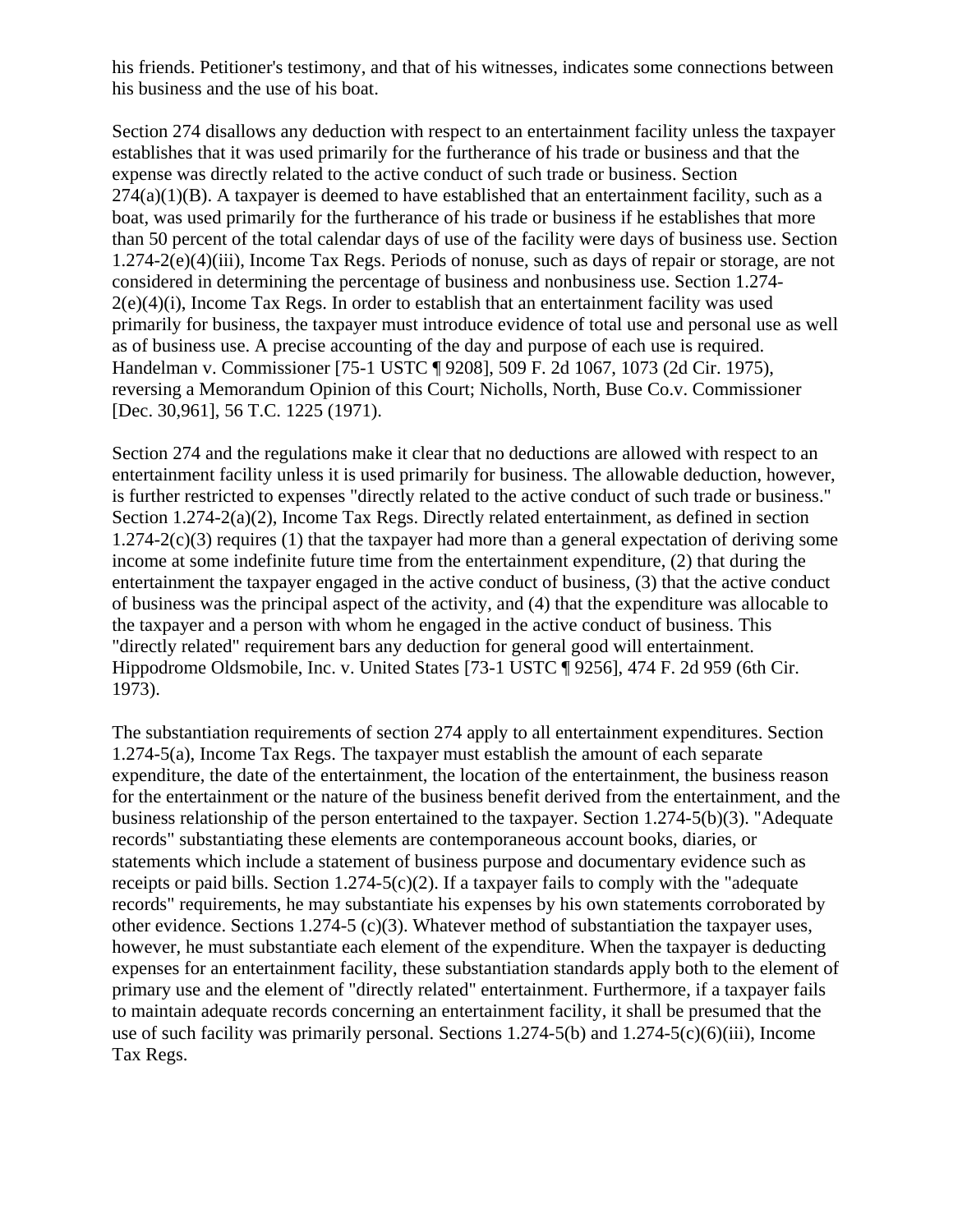Petitioner's records do not adequately substantiate any of the elements required by section 274. He has not established that the boat was primarily used for business. His testimony was that the boat was used on eight days during 1972: a trip with Morton Lieberman on May 17; a trip with Carol Talkington on June 4; an unidentified trip on July 1; a trip to Michigan City on July 22; and the return from Michigan City on July 23; a trip with Tom Jeffries on August 19; and two trips with Vivian Novak, one on August 26 and the second on September 3. Petitioner also testified that he took eight boat trips during 1973: a trip with Paul Hueble on May 19; a trip with Ken Medema on June 13; a trip to the Chicago Block Company plant on July 4; a trip on July 11 with Partoll and Galassi; a trip to Michigan City on July 22; a trip with Harold Adams on July 23; another trip to Michigan City on July 28, with a return on July 29; and a trip with R.J. Holeman on August 1. Other entries in petitioner's business appointment calendars for 1972 and 1973 indicate trips on the boat.

The total number of times the petitioner used the boat during the two years in question cannot be determined from this record. A taxpayer is required to introduce evidence showing total use and personal use of an entertainment facility. It is not enough to show the number of business use days; the taxpayer must also show there were fewer days of personal use. Nicholls, North, Buse Co.v. Commissioner, supra.

Petitioner contends that he recorded every use of the boat in his appointment book, yet he admitted that it was used almost exclusively for business appointments. It is unlikely that personal uses of the boat would have been recorded in his business appointment book. We also note that the petitioner estimated that he spent approximately \$900 each year on gasoline. At \$.45 a gallon he would have purchased 2,000 gallons of gasoline during each year. He testified that his longest trip, the trip to Michigan City, used fifty gallons.[3] But he said most of his trips were short cruises on the lake. Even if petitioner grossly overestimated his gasoline costs, which cannot be determined because he kept no records of gasoline purchased, we think he used the boat far more than the eight times testified to in each year.

Even if the occasions petitioner testified about were the only times he used the boat in 1972 and 1973, he has still not established that the boat was used primarily for business, nor has he established that the expense of operating the boat was directly related to the active conduct of his business. The testimony and records introduced are in our judgment inadequate to fulfill the requirements of section 274(d). The entries in petitioner's business appointment calendar consist only of a name, a date, and an hour. This substantiates the person and the element of time. There is no indication in the calendar of the amount of the expenditure and, since none of the entries include the length of the trip, there is no way to compute an expense as basic as the cost of gasoline used on the trip. None of the entries indicate the business relationship of the person entertained to petitioner. Petitioner testified that all his guests were related to his insurance business, either as customers or suppliers. His former associate, John F. Walberg, testified that Medema, Partoll, and Galassi were customers, and that Hueble was not. Most of petitioner's guests, however, were not named in his customer records. There is no evidence in this record to corroborate petitioner's testimony concerning his business relationships with Carol Talkington, Tom Jeffries, Paul Hueble, or Vivian Novak. Since many of petitioner's guests were personal friends, the mere fact that they were also customers does not establish that business was the principal aspect of the boat trips. Rutz v. Commissioner [Dec. 33,979], 66 T.C. 879, 886 (1976).

Petitioner must also establish that the purpose of the boat trips was the active conduct of business. He and his witnesses have made rather broad and general assertions that they always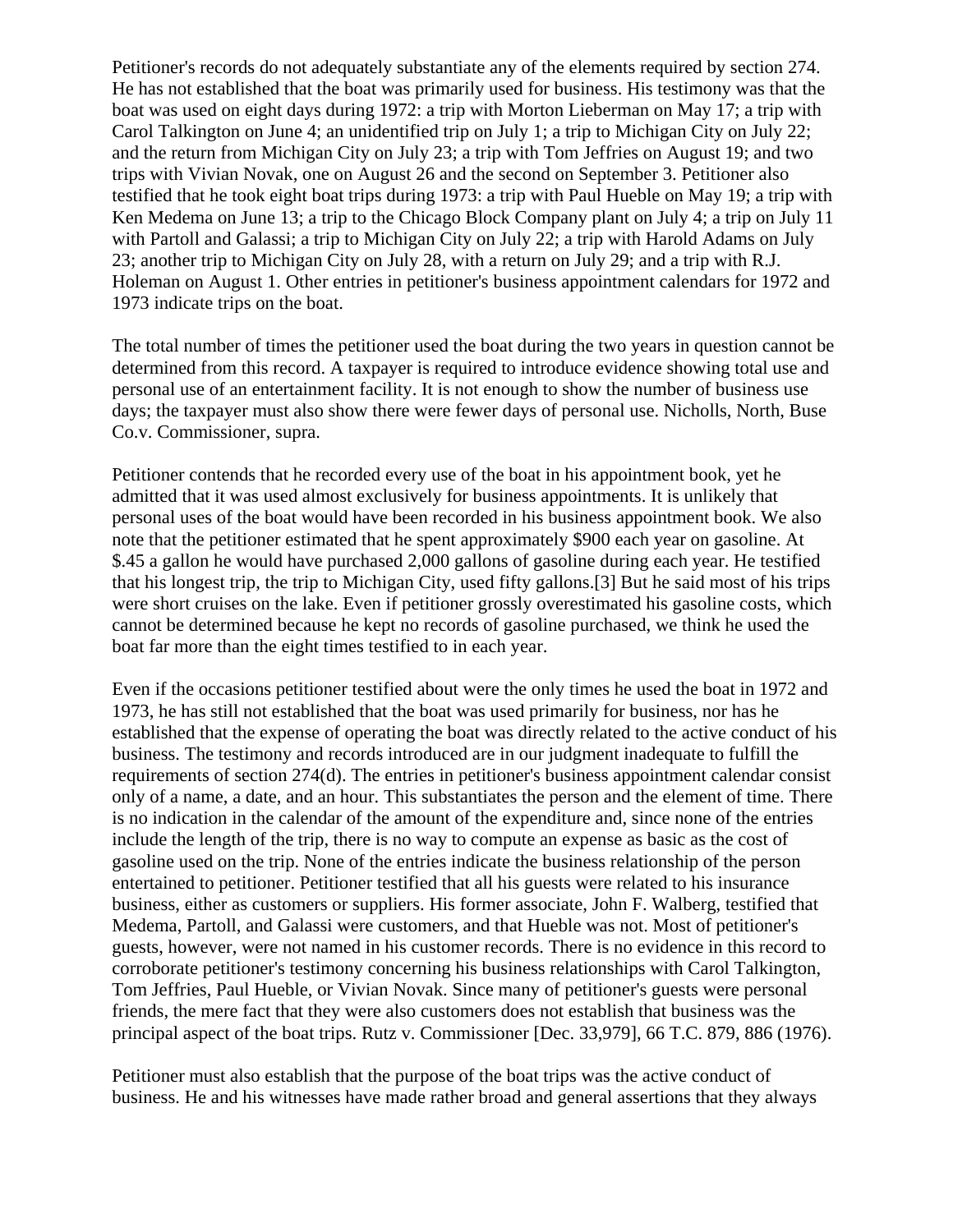discussed business when they got together. In our view such testimony clearly lacks the specificity required by section 274. Nicholls, North, Buse Co.v. Commissioner [Dec. 30,961], 56 T.C. at 1235-1236. See also Ashby v. Commissioner [Dec. 28,981], 50 T.C. 409 (1968). In some instances the person named in petitioner's appointment book was not even present on the boat. For example, when he visited the Augustyniaks in Michigan City the only person present with him on the boat for the trip across Lake Michigan was his girlfriend. Surely he was not actively engaged in a bona fide business transaction during that entertainment period.

Accordingly, for the reasons stated, we hold that the petitioner is not entitled to deduct any expenses related to the boat.

## **3. Claimed Depreciation of Guns and Deduction of Ammunition Expense**

Petitioner, who was interested in collecting guns, purchased two pistols in 1972 for \$194 and deducted the amount as a business expense. In 1973 he bought eight guns for \$1,491. Four of these were on display in his apartment. He claimed that the other four were used for personal protection at his office and in his car, and therefore deducted their cost as a business expense. An unsolved murder had occurred in the Marina City complex in 1972. Petitioner sometimes goes to what he believes are unsafe job sites to settle insurance claims. Petitioner filed an application to become a deputy sheriff in Cook County in 1973 and he began a training program sometime during that year. He spent about \$34 for ammunition in 1973.

In his notice of deficiency respondent disallowed all of the claimed deductions for the guns and ammunition.

There is no way this Court will sanction the deductibility of a private handgun collection under these circumstances. A handgun simply does not qualify as an ordinary and necessary business expense for an insurance agent, even a bold and brave Wyatt Earp type with a fast draw who is willing to risk injury or death in the service of his clients. We regard such expenses as extraordinary rather than "ordinary" to the usual and customary business of an insurance agent. Nor are they "necessary," i.e., appropriate and helpful, for the development or protection of his business. Indeed, petitioner's arguments for deductibility strike us as erroneous and just plain nonsense. Consequently, we hold that the amounts spent for the guns and ammunition are personal expenses which are nondeductible under section 262.

## **4. Section 6653(a) Additions to Tax**

The final issue is whether the petitioner is liable under section 6653(a) for the additions to tax determined by respondent. Section 6653(a) provides that if any part of the underpayment of tax is due to negligence or intentional disregard of rules and regulations, there will be added to the tax an amount equal to 5 percent of the underpayment. Respondent's determination is presumptively correct, and the petitioner has the burden of proving that the imposition of the additions to tax was erroneous. Enoch v. Commissioner [Dec. 31,301], 57 T.C. 781, 802 (1972).

Petitioner contends that he was not negligent because he relied on his accountant to prepare his Federal income tax returns for 1972 and 1973.

Generally, the duty of filing accurate returns cannot be avoided by placing responsibility on an agent. Enoch v. Commissioner, supra at 802. There is, however, an indication in some cases that